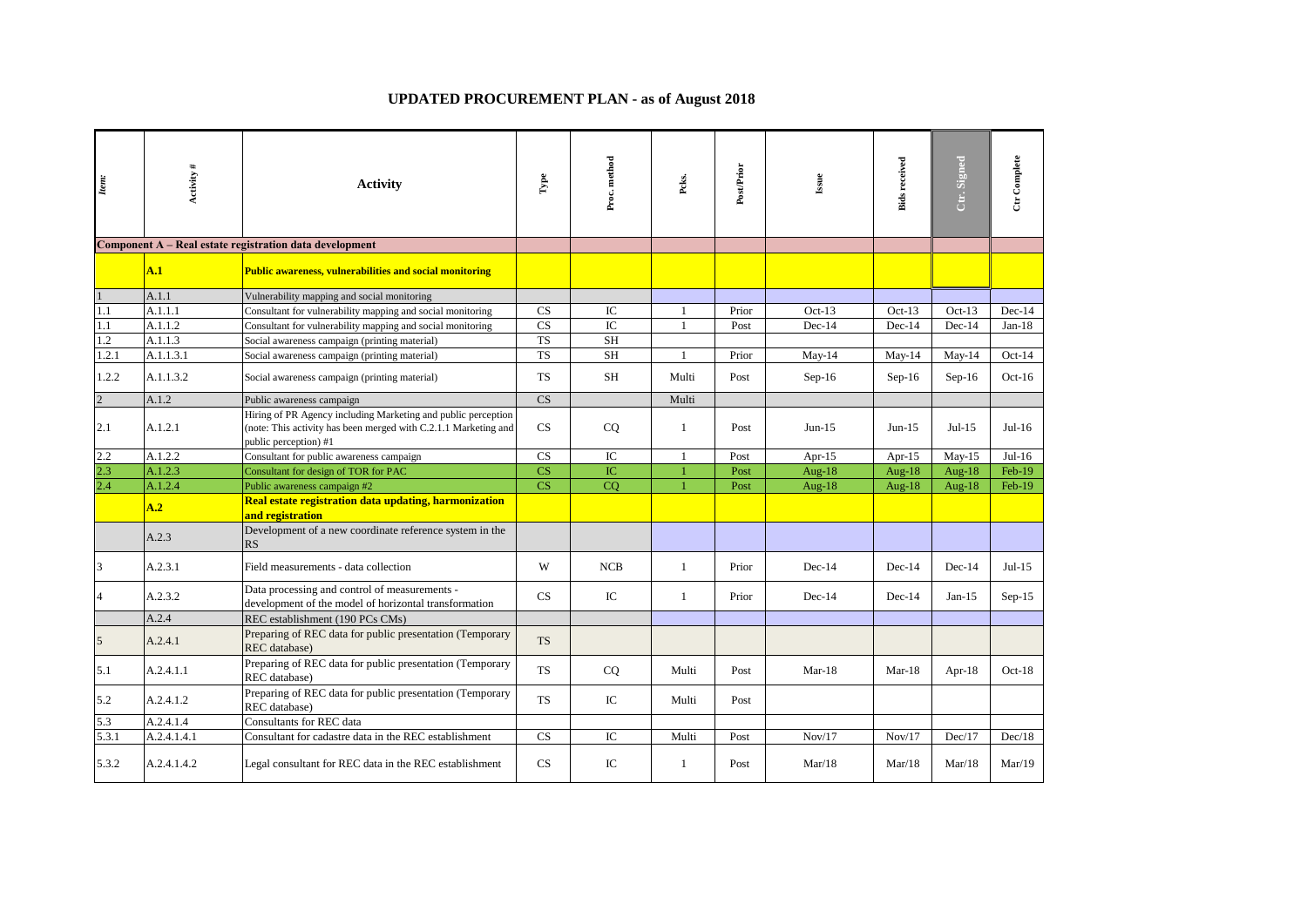|           | A.2.4.3                    | Public presentation of the REC data: Commissions for<br>presentation for public display of REC data, and resolving<br>comments made in the process of presentation (additional<br>survey) | <b>TS</b> |            |              |      |          |           |          |           |
|-----------|----------------------------|-------------------------------------------------------------------------------------------------------------------------------------------------------------------------------------------|-----------|------------|--------------|------|----------|-----------|----------|-----------|
| 6         | A.2.4.3.1                  | Public presentation of the REC data and renting premises                                                                                                                                  |           |            |              |      |          |           |          |           |
| 6.1.1     | A.2.4.3.1.1.1              | Public presentation of the REC data                                                                                                                                                       | <b>TS</b> | IC         | 282          | Post |          |           |          |           |
| 6.1.2     | A.2.4.3.1.2.               | Renting premises for work of the Commissions and<br>belonging costs                                                                                                                       |           |            |              |      |          |           |          |           |
| 6.1.2.1   | A.2.4.3.1.2.1.             | Renting premises for work of the Commissions                                                                                                                                              | <b>OC</b> | <b>SOE</b> | Multi        |      |          |           |          |           |
| 6.1.2.2   | A.2.4.3.1.2.2.             | Utility costs for rented premises of the Commissions in<br>different municipalities                                                                                                       | <b>OC</b> | <b>SOE</b> |              |      |          |           |          |           |
| 6.1.2.3   | A.2.4.3.1.2.3.             | Lease of the telecommunication lines in Bijeljina for the<br>Commissions                                                                                                                  | G         | <b>SH</b>  | $\mathbf{1}$ | Post | $Mar-15$ | $Mar-15$  | $Mar-15$ | Apr- $17$ |
| 6.1.3     | A.2.4.3.1.3.               | Adaptation of premises for work of the Commissions                                                                                                                                        | W         | <b>SH</b>  | Multi        | Post |          |           |          |           |
| 6.1.3.1   | A.2.4.3.1.3.1              | Adaptation of premises for work of the Commissions                                                                                                                                        | W         | <b>SH</b>  | Multi        | Post | Aug-18   | Aug-18    | Aug-18   | $Oct-18$  |
| 6.1.3.2   | A.2.4.3.1.3.2              | Adaptation of the counter hall at the Branch unit Banja Luka                                                                                                                              | W         | SH         |              | Post | Aug-18   | Aug- $18$ | Aug-18   | $Oct-18$  |
| 6.1.4     | A.2.4.3.1.4.               | Furnishing of premises for work of the Commissions                                                                                                                                        | ${\bf G}$ | <b>SH</b>  | Multi        | Post |          |           |          |           |
| 6.1.4.1   | A.2.4.3.1.4.1              | Furnishing of premises for work of the Commissions                                                                                                                                        | G         | <b>SH</b>  | Multi        | Post | $Dec-15$ | $Jan-16$  | $Jan-16$ | $Dec-16$  |
| 6.1.4.2   | A.2.4.3.1.4.1.2            | Furnishing of premises for work of the Commissions                                                                                                                                        |           | <b>SH</b>  | 1            | Post | $Jan-18$ | $Jan-18$  | $Jan-18$ | Feb-18    |
| 6.1.4.3   | A.2.4.3.1.4.2              | Procurement of air-conditioners and heaters                                                                                                                                               | G         | SH         | Multi        | Post |          |           |          |           |
| 6.1.4.3.1 | A.2.4.3.1.4.2.1            | Procurement of heaters 1                                                                                                                                                                  | G         | <b>SH</b>  | 1            | Post | $Nov-15$ | $Nov-15$  | $Nov-15$ | $Dec-15$  |
|           | 6.1.4.3.1a A.2.4.3.1.4.2.2 | Procurement of heaters 2                                                                                                                                                                  | G         | <b>SH</b>  | $\mathbf{1}$ | Post | Aug-18   | Aug-18    | Aug-18   | $Sep-18$  |
| 6.1.4.3.2 | A.2.4.3.1.4.2.3            | Procurement of air-conditioners                                                                                                                                                           | G         | <b>SH</b>  | 1            | Post | $Mar-18$ | $Mar-18$  | $Mar-18$ | $Mar-18$  |
| 6.1.4.4   | A.2.4.3.1.4.3              | Procurement of video surveillance                                                                                                                                                         | G         | <b>SH</b>  | $\mathbf{1}$ | Post | $Jan-18$ | $Jan-18$  | $Jan-18$ | Feb-18    |
| 6.1.4.5   | A.2.4.3.1.4.4              | Procurement of furniture for rented offices for the<br>Commissions and branch units                                                                                                       | G         | <b>SH</b>  | Multi        | Post | $Dec-17$ | $Dec-17$  | Dec-17   | $Jan-18$  |
| 6.1.4.6   | A.2.4.3.1.4.5              | Presentation costs (office material)                                                                                                                                                      | G         | <b>SH</b>  | $\mathbf{1}$ | Post | Nov-17   | Dec-17    | Dec-17   | $Dec-17$  |
| 6.1.4.7   | A.2.4.3.1.4.6              | Communication equipment (LAN/MAN/WAN)-Phase 1                                                                                                                                             | G         | <b>SH</b>  | $\mathbf{1}$ | Post | Apr-17   | Apr-17    | Apr-17   | $May-18$  |
| 6.1.4.8   | A.2.4.3.1.4.7              | Audio and video equipment for RGA conference room                                                                                                                                         | G         | <b>SH</b>  | $\mathbf{1}$ | Post | Feb-18   | Feb-18    | $Mar-18$ | $Mar-18$  |
| 7         | A.2.4.3.2                  | Resolving comments made in the process of presentation<br>(additional survey)                                                                                                             |           |            |              |      |          |           |          |           |
| 7.1       | A.2.4.3.2.1                | Resolving comments made in the process of presentation<br>(additional survey)                                                                                                             | <b>TS</b> | CQ         | Multi        | Post | 2018     | 2018      | 2018     | 2018      |
| 7.2       | A.2.4.3.2.2                | Resolving comments made in the process of presentation<br>(additional survey)                                                                                                             | <b>TS</b> |            | Multi        | Post | 2019     | 2019      | 2019     | 2019      |
| 8         | A.3                        | Vectorization and cadastral database creation (The budget<br>for this activity has been merged with A.2.4)                                                                                | <b>TS</b> |            |              |      |          |           |          |           |
| 9         | A.4                        | Study - definition of optimal model for REC establishment<br>(The budget for this activity has been merged with A.2.4)                                                                    | CS        |            |              |      |          |           |          |           |
|           |                            | Component B - Real estate registration infrastructure development                                                                                                                         |           |            |              |      |          |           |          |           |
|           | B.1                        | <b>Working conditions improvement</b>                                                                                                                                                     |           |            |              |      |          |           |          |           |
|           | B.1.1                      | Office purchase and modernization                                                                                                                                                         |           |            |              |      |          |           |          |           |
| 10        | B.1.1.1                    | Architect required for civil works                                                                                                                                                        |           |            |              |      |          |           |          |           |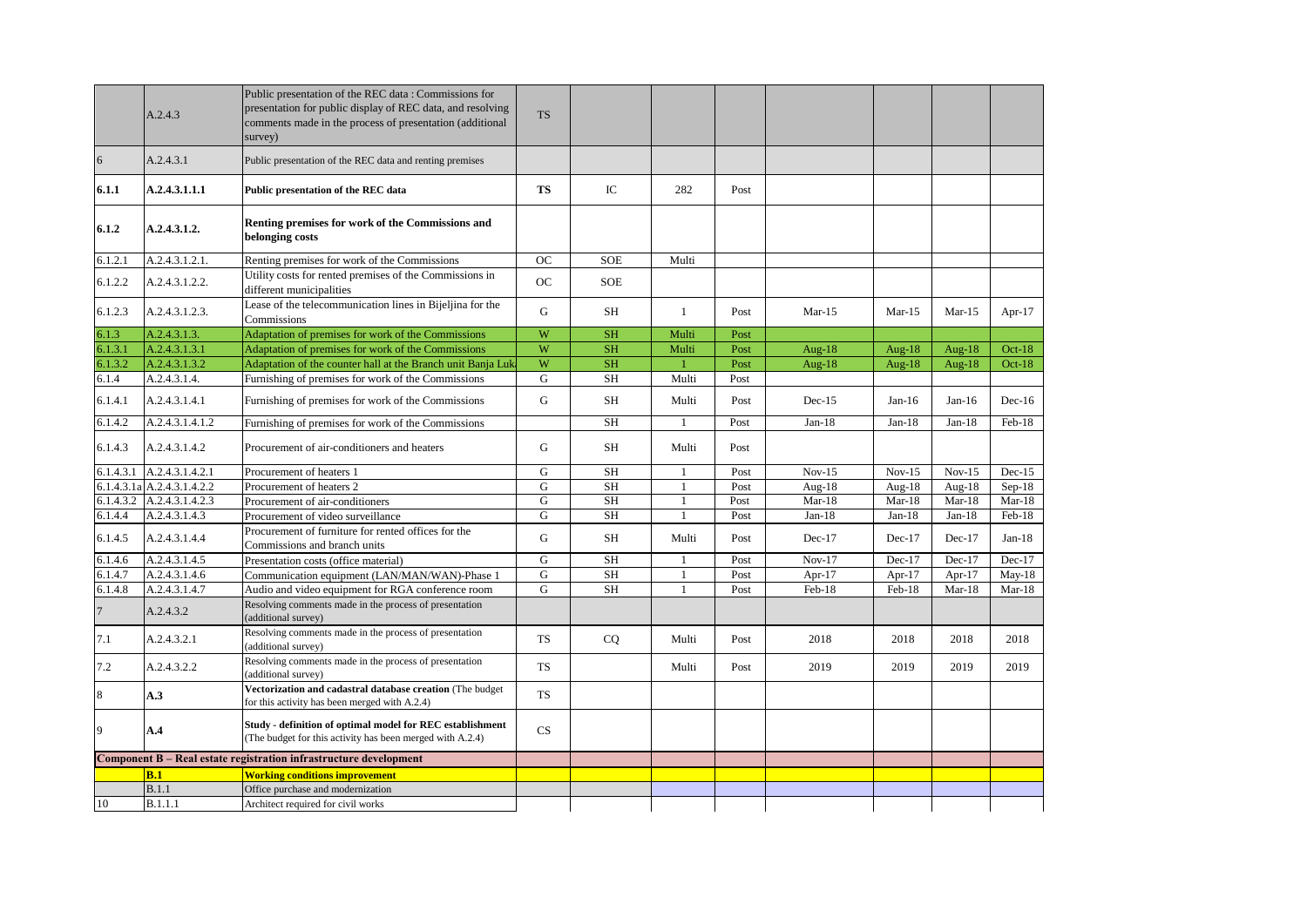| 11   | <b>B.1.1.2</b>   | Design & Supervision of Office Reconstruction / Rehabilitation<br>work                                        | CS        | CQ          | $\mathbf{1}$ | Prior | $Sep-13$  | $Oct-13$  | $Dec-13$ | $Dec-18$  |  |
|------|------------------|---------------------------------------------------------------------------------------------------------------|-----------|-------------|--------------|-------|-----------|-----------|----------|-----------|--|
| 13.1 | <b>B.1.1.4</b>   | Purchase of new premises / Branch offices in:<br>I.N.Sarajevo, Srebrenica, Sokolac, Kneževo, Trebinje, Šipovo | G         | N/A         |              |       | 2015-2017 |           |          |           |  |
| 13.2 | B.1.1.4.1        | Real Estate Purchase of new premises in 2014 / Branch offices<br>in: I.N.Sarajevo and Srebrenica              |           | N/A         | N/A          | N/A   | $Jul-13$  | Aug- $13$ | $Jan-14$ | $Jan-14$  |  |
| 13.3 | B.1.1.4.2        | Rehabilitation work of new premises / Branch offices & in :<br>I.N.Sarajevo and Srebrenica.                   | W         | <b>NCB</b>  | $\mathbf{1}$ | Prior | Dec-14    | $Jan-15$  | Feb-15   | $May-15$  |  |
| 13.4 | B.1.1.4.3        | Furnishing of new premises / Branch offices & in: I.N.Sarajevo<br>and Srebrenica.                             | G         | SH          | $\mathbf{1}$ | Post  | $Feb-15$  | Feb-15    | $Mar-15$ | $Mar-15$  |  |
| 13.5 | B.1.1.4.4        | Purchase of office space in 2015/Branch office in Sokolac                                                     | G         | N/A         |              |       | $Oct-14$  | $Nov-14$  | Feb-15   | Aug- $15$ |  |
| 13.6 | B.1.1.4.5        | Rehabilitation work of purchased office space in Sokolac                                                      | W         | NCB         |              | Post  | $Mar-15$  | Apr- $15$ | $May-15$ | Aug- $15$ |  |
| 13.7 | B.1.1.4.6        | Purchase of office space in 2016/Branch office in Trebinje                                                    | G         | N/A         |              |       |           |           |          | $Mar-16$  |  |
| 13.8 | B.1.1.4.7        | Purchase of office space in 2017/Branch office in Knezevo                                                     | G         | N/A         |              |       |           |           |          | $Jan-17$  |  |
| 13.9 | B.1.1.4.8        | Purchase of office space in 2017/Branch office in Sipovo                                                      | G         | N/A         |              |       |           |           |          | $May-17$  |  |
| 14   | <b>B.1.2</b>     | Vehicles                                                                                                      | G         |             |              |       |           |           |          |           |  |
| 14.1 | <b>B.1.2.1</b>   | Vehicles 4WDs                                                                                                 | G         | ICB         | 1            | Prior | $Jul-13$  | Aug- $13$ | $Sep-13$ | $Jan-14$  |  |
| 14.2 | B.1.2.2          | Vehicles, passenger car                                                                                       | G         | <b>SH</b>   | $\mathbf{1}$ | Prior | $Jun-14$  | $Jun-14$  | $Jul-14$ | $Oct-14$  |  |
| 14.3 | <b>B.1.2.3</b>   | Vehicles 4WDs, and passenger car in 2015                                                                      | G         | SH          | $\mathbf{1}$ | Post  | $May-15$  | $May-15$  | $Jun-15$ | $Jul-15$  |  |
| 15   | <b>B.1.3</b>     | Surveying technology improvement                                                                              | G         |             |              |       |           |           |          |           |  |
| 15.1 | B.1.3.1          | Surveying technology improvement (GPS and total<br>stations)                                                  | G         | ICB         | $\mathbf{1}$ | Prior | $Oct-13$  | $Nov-13$  | $Dec-13$ | Feb-14    |  |
| 15.2 | B.1.3.2          | Licenses for SRPOS                                                                                            | G         | DC          | $\mathbf{1}$ | Prior | Aug- $13$ | $May-13$  | $Jun-13$ | $Oct-13$  |  |
| 16   | B.2              | <b>IT-strategy implementation</b>                                                                             |           |             |              |       |           |           |          |           |  |
| 16.1 | B.2.1            | ICT technical sustainability                                                                                  |           |             |              |       |           |           |          |           |  |
| 16.2 | B.2.1.1          | Technical Assistance for QA/QC, ICT Strategy update,<br>others                                                | CS        | IC          | Multi        | Post  |           |           |          |           |  |
| 16.3 | B.2.1.1.1        | Consultant for SDI                                                                                            | CS        | IC          | Multi        | Post  | Sep/17    | Sep/17    | Oct/17   | Oct/18    |  |
| 16.4 | B.2.1.1.2        | Consunant for quanty control audit for exertason and                                                          | CS        | CO          |              | Post  | Jan/18    | Jan/18    | Jan/18   | May/18    |  |
| 16.5 | <b>B.2.1.1.3</b> | <b>Consultant for ICT strategy</b>                                                                            | CS        | CQ          | Multi        | Post  | Sep/18    | Sep/18    | Sep/18   | Dec/18    |  |
| 16.6 | B.2.1.1.4        | Consultant for drafting utillity software specification                                                       | CS        | $_{\rm IC}$ | Multi        | Post  | Mar/18    | Mar/18    | Apr/18   | Aug/ $18$ |  |
| 17   | <b>B.2.1.2</b>   | Equipment for the commisssions and IT equipment                                                               | G         |             | Multi        |       |           |           |          |           |  |
| 17.1 | B.2.1.2.1        | Equipment for the commisssions and IT equipment - phase                                                       | G         | ICB         | $\mathbf{1}$ | Post  | Aug- $13$ | $Sep-13$  | $Nov-13$ | $Jan-14$  |  |
| 17.2 | B.2.1.2.2        | Equipment for the commisssions and IT equipment - phase                                                       |           |             |              |       |           |           |          |           |  |
| 17.3 | B.2.1.2.2.1      | Procurement of photocopiers                                                                                   | G         | <b>SH</b>   | $\mathbf{1}$ | Post  | Feb-15    | Feb-15    | $Mar-15$ | $Mar-15$  |  |
| 17.4 | B.2.1.2.2.2      | Procurement of computer equipment                                                                             | G         | SH          | $\mathbf{1}$ | Post  | $Jul-15$  | $Jul-15$  | $Jul-15$ | Aug-15    |  |
| 17.5 | B.2.1.2.3        | Equipment for the commissions and IT equipment - phase                                                        | G         | <b>SH</b>   | $\mathbf{1}$ | Post  | 2018      | 2018      | 2018     | 2018      |  |
| 18   | <b>B.2.1.3</b>   | <b>ORACLE</b> licence                                                                                         | G         | DC          | $\mathbf{1}$ | Prior | Mar/18    | Mar/18    | Apr/18   | May/18    |  |
| 19   | <b>B.2.1.4</b>   | Communication equipment (LAN/MAN/WAN)                                                                         | ${\bf G}$ |             |              |       |           |           |          |           |  |
| 19.1 | B.2.1.4.1        | Communication equipment (LAN/MAN/WAN)                                                                         | G         | SH          | 1            | Prior | $Jul-13$  | Aug- $13$ | $Sep-13$ | $Nov-13$  |  |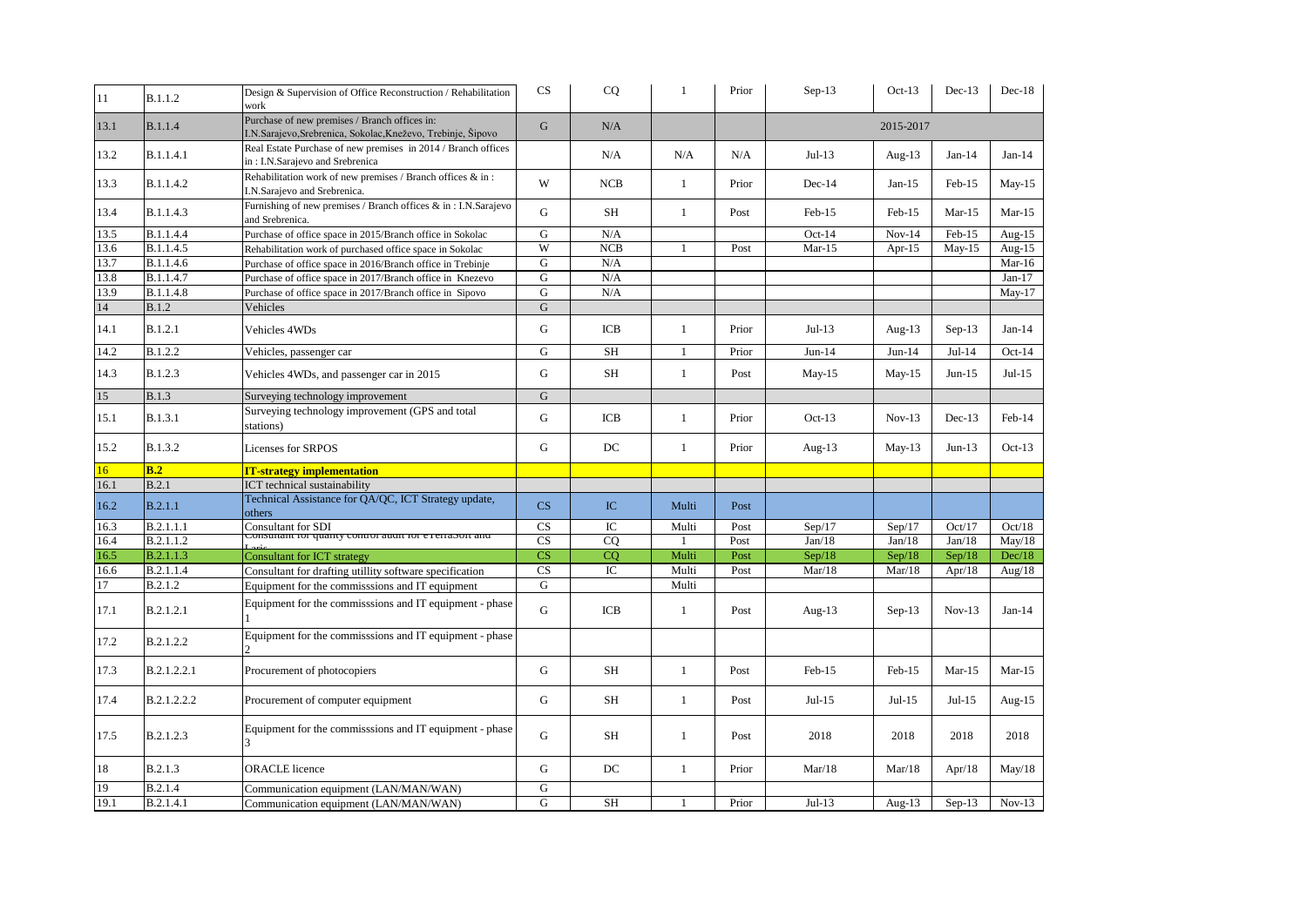| 19.2 | B.2.1.4.2      | Lease of the telecommunication lines                                                | G           | DC         | $\mathbf{1}$   | Prior | Feb-14               | Mar-14    | $Mar-14$  | $Mar-16$ |
|------|----------------|-------------------------------------------------------------------------------------|-------------|------------|----------------|-------|----------------------|-----------|-----------|----------|
| 19.3 | B.2.1.4.3      | Scanners and faxes                                                                  | G           | SH         | $\mathbf{1}$   | Post  | Dec/15               | Dec/15    | Jan/16    | Jan/16   |
| 19.4 | B.2.1.4.4      | Equipment for the commisssions and IT equipment - phase                             | G           | SH         | Multi          | Post  |                      |           |           |          |
|      | B.2.1.4.4.1    | Procurement of IT equipment 1                                                       | G           | <b>SH</b>  | Multi          | Post  | Aug/ $18$            | Aug/ $18$ | Sep/18    | Oct/18   |
|      | B.2.1.4.4.3    | Procurement of IT equipment 2                                                       | G           | <b>SH</b>  | $\mathbf{1}$   | Post  | Jun/19               | Jun/19    | Jul/19    | Jul/19   |
|      | B.2.2          | ICT further development and e-services                                              |             |            |                |       |                      |           |           |          |
| 20   | B.2.2.1        | REC system further development, incl. e-services                                    | G           | <b>NCB</b> |                | Post  | $Jun-18$             | $Jun-18$  | $Jul-18$  |          |
| 21   | <b>B.2.2.2</b> | Personal IDs and Company's IDs data import to the<br>database and data verification | $\mathbf G$ | NCB        | $\overline{2}$ | Post  | $Jun-18$             | $Jun-18$  | $Jul-18$  |          |
|      | B.3            | Cadastral and land book scanning and indexing for<br>digital archives               |             |            |                |       |                      |           |           |          |
| 22   | B.3.1          | Development Digital Archive Strategy and TS for scanning                            | CS          | IC         |                |       |                      |           |           |          |
| 23   | <b>B.3.2</b>   | Equipment for the digital archive                                                   | ${\bf G}$   |            |                |       |                      |           |           |          |
| 23.1 | B.3.2.1        | Equipment for the digital archive-Phase 1                                           | G           | <b>SH</b>  | $\mathbf{1}$   | Post  | $Jul-17$             | Jul-17    | Aug-17    | $Sep-17$ |
| 23.2 | B.3.2.2        | Equipment for the digital archive-Phase 2                                           | G           | <b>SH</b>  | $\overline{c}$ | Post  | $Jul-18$             | Jul-18    | Aug-18    | $Sep-18$ |
| 24   | <b>B.3.3</b>   | Pilot - Cadastral and land book scanning and indexing for<br>digital archives       | W           |            | $\mathbf{1}$   | Post  |                      |           |           |          |
| 25   | <b>B.3.4</b>   | Cadastral and land book scanning and indexing for digital<br>archives               | CS          | IC         | $\mathbf{1}$   | Post  | $Jan-18$             | $Jan-18$  | Feb-18    |          |
| 25.1 | B.3.4.1        | Hiring consultants for land book scanning and indexing for<br>digital arcives       | CS          | IC         | Multi          | Post  | $Sep-18$             | $Sep-18$  | $Sep-18$  | $Dec-19$ |
| 25.2 | B.3.4.2        | Lease of telecommunication lines                                                    | G           | SH         | 1              | Post  | $Mar-18$             | Mar-18    | Apr- $18$ | $Dec-19$ |
| 25.3 | B.3.4.3        | Procurement of communication equipment                                              | G           | <b>SH</b>  | $\mathbf{1}$   | Post  | Dec-17               | $Dec-17$  | Dec-17    | $Dec-18$ |
| 25.4 | B.3.4.4        | Renting premises for digital archive center                                         | <b>OC</b>   | <b>SOE</b> | $\mathbf{1}$   | Post  | Dec-17               | Dec-17    | Dec-17    | $Dec-18$ |
| 25.5 | B.3.4.5        | Furnishing of rented premises                                                       | $\mathbf G$ | <b>SH</b>  | $\mathbf{1}$   | Post  | $Jan-18$             | $Jan-18$  | $Jan-19$  | Feb-18   |
|      |                | Component C - Policy and Institutional Development, and Project Management          |             |            |                |       |                      |           |           |          |
|      | C.1            | <b>Policy support</b>                                                               |             |            |                |       |                      |           |           |          |
|      | C.1.1          | Studies, by-laws and laws                                                           | CS          |            |                |       |                      |           |           |          |
| 26   | C.1.1.1        | Studies and amending laws                                                           | CS          | IC         | Multi          | Post  | Apr-18               | Apr-18    | Apr-18    | $May-18$ |
| 27   | C.1.1.2        | <b>By-laws</b>                                                                      | CS          | IC         | Multi          | Post  | $Jun-18$             | $Jun-18$  | $Jun-18$  | $Sep-18$ |
| 28   | C.1.2          | Technical assistance                                                                |             |            |                |       |                      |           |           |          |
| 28.1 | C.1.2.1        | Technical assistance                                                                | CS          | IC         | Multi          | Post  | $Jan-16$             | $Jan-16$  | Feb-16    | $Feb-18$ |
| 28.2 | C.1.2.2        | Professional literature                                                             | G           | <b>SH</b>  | Multi          | Post  | $Mar-18$             | $Mar-18$  | $Mar-18$  | Apr-18   |
|      | C <sub>2</sub> | <b>Institutional development</b>                                                    |             |            |                |       |                      |           |           |          |
| 29   | C.2.1          | Sustainability and governance                                                       | CS          |            |                |       |                      |           |           |          |
| 29.2 | C.2.1.2        | Implementing costs                                                                  | <b>OC</b>   | <b>SOE</b> |                |       |                      |           |           |          |
| 35   | C.2.3          | Capacity building and training                                                      |             |            |                |       |                      |           |           |          |
| 35.1 | C.2.3.1        | GA staff (including commision staff)                                                |             | <b>SOE</b> |                |       | Annual training plan |           |           |          |
| 35.2 | C.2.3.1.1      | Training of GA staff (including Commissions for public<br>display)                  | <b>TR</b>   | <b>SOE</b> |                |       |                      |           |           |          |
| 35.3 | C.2.3.1.2      | Hiring of external consultants for education of GA staff                            | CS          | <b>SOE</b> | Multi          | Post  | Aug- $18$            | Aug-18    | $Sep-18$  | $Dec-18$ |
| 35.2 | C.2.3.2        | Legal administration staff for RS MoJ                                               |             |            |                |       |                      |           |           |          |
| 35.3 | C.2.3.2.1      | Training of judiciary and private sector                                            | TR          | <b>SOE</b> |                |       | Annual training plan |           |           |          |
| 35.4 | C.2.3.2.2      | Expenditures incurred in connection with training and<br>other operational costs    | OC          | <b>SOE</b> |                |       |                      |           |           |          |